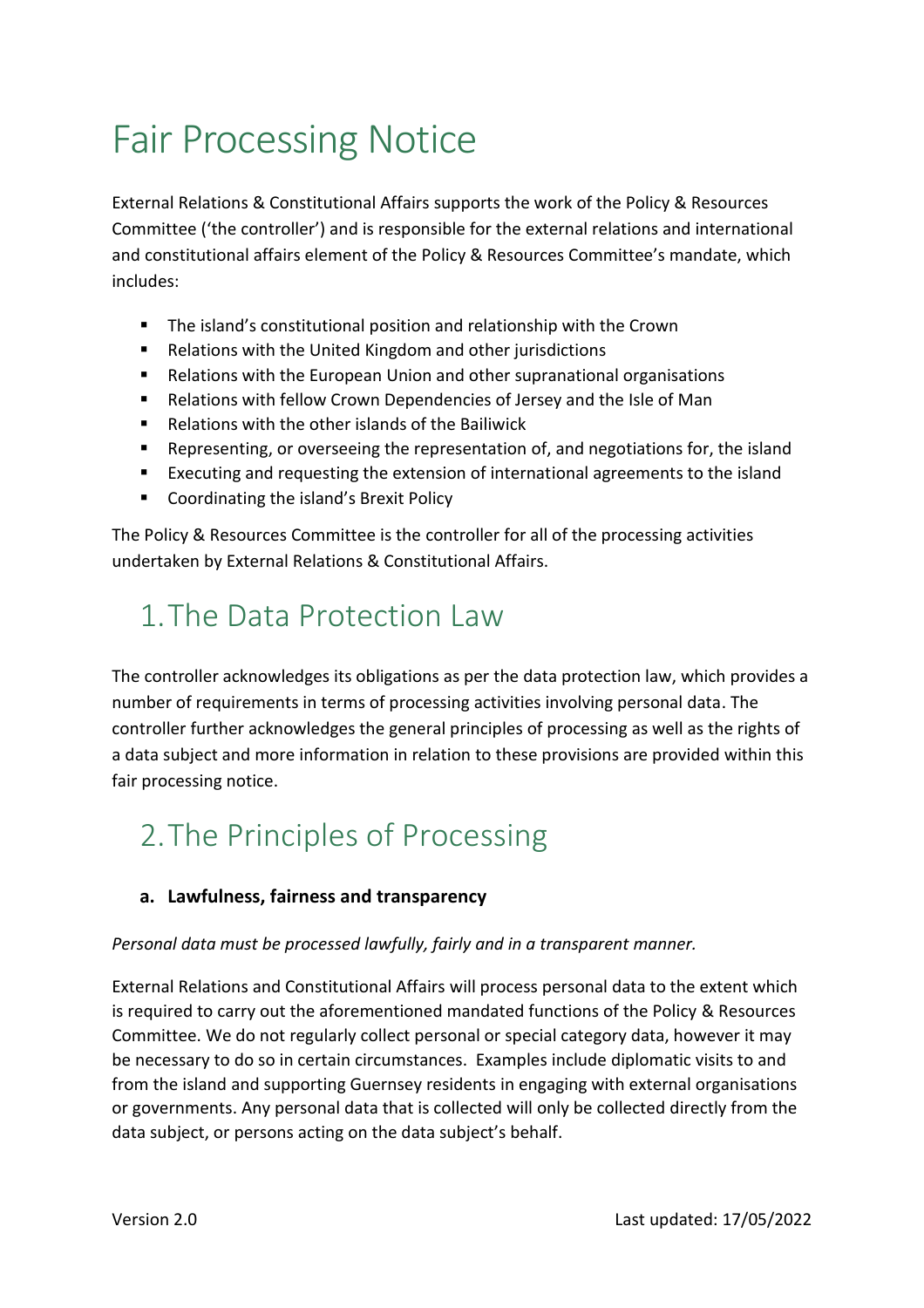In order to fulfil the various functions of External Relations and Constitutional Affairs, we may be required to collect and process the following categories and types of personal data:

- Basic personal data including, but not limited to:
	- o The data subject's name
	- o The data subject's job title
	- o The data subject's gender
	- o The data subject's date of birth
	- o The data subject's postal address
	- o The data subject's telephone number
	- o The data subject's email address
	- o The data subject's nationality
	- o The data subject's car registration number
- Special category data including, but not limited to:
	- o Any specific requirements for the data subject
		- Dietary requirements
		- Accessibility requirements
	- o Health data
	- o Criminal data

The personal data collected and subsequently processed by External Relations and Constitutional Affairs is processed in accordance with sections 4, 13, 17 and 18 of the Data Protection (Bailiwick of Guernsey) Law, 2017 ('the Law'), which state:

*"The processing is necessary for the purposes of the legitimate interests of the controller or a third party."*;

*"The processing is necessary for the exercise of any function of the Crown, a Law Officer of the Crown, the States or a public committee.";*

*"The processing is authorised by regulations made by the Committee for this purpose and carried out in accordance with those regulations.";*

and,

*"The data subject has given explicit consent to the processing of the personal data for the purpose for which it is processed."*

External Relations may process the personal data of Guernsey residents who seek assistance in engaging with an organisation external to Guernsey (such as residents dealing with an issue while in a foreign country and requiring assistance in making contact with a British Embassy), or an individual external to the Bailiwick of Guernsey seeking to engage with the States of Guernsey (such as a refugee who may be seeking safety in the Bailiwick). Processing is for the purpose of providing assistance to the data subject and may need to be shared with both internal and external stakeholders to enable assistance to be provided.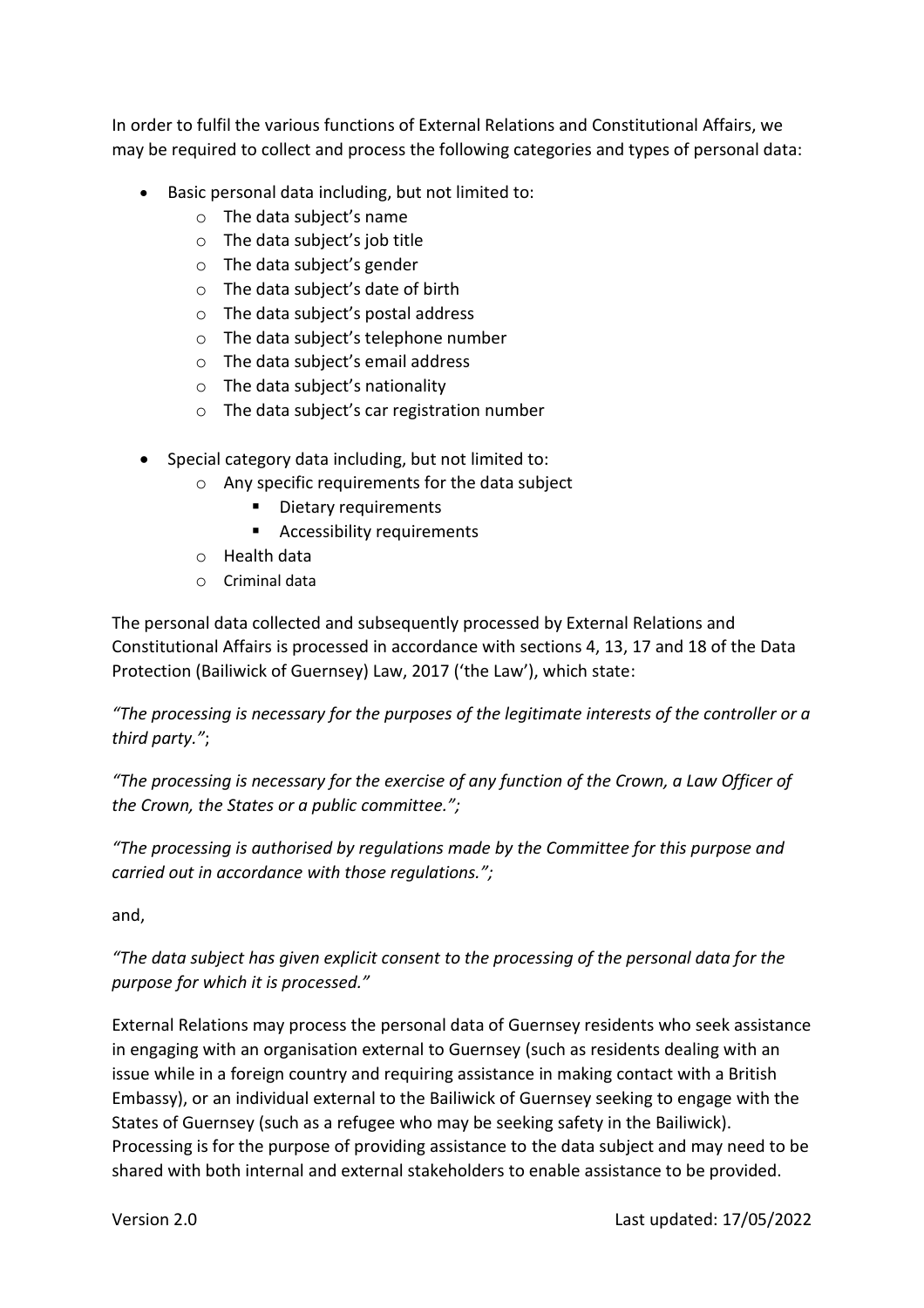Generally, External Relations and Constitutional Affairs do not specifically request personal data for this purpose, however this data may be voluntarily provided either by the data subject or a person acting on their behalf. It could include both basic personal data and special category data.

The personal data of official visitors, organised by External Relations and Constitutional Affairs, will be processed if they are visiting the island. This ensures that we are aware of who is in the official party in order to organise events and to meet the party on arrival. The basic personal data of an official visitor will be shared with the relevant stakeholders to be met during the data subjects visit. Information relating to the relevant stakeholders will also be shared with the official visitor in order to prepare their visit to the Island.

Information regarding an individual's allergies or specific dietary requirements will be collected and processed so that we may ensure any food provided to official visitors and other individuals involved in events will not cause them any harm or be in contrast to their dietary preferences. This special category data is only processed with the explicit consent of the individual; the data subject is permitted to withdraw their consent at any stage of the processing. Following the provision of explicit consent, information concerning the data subject's food allergies and dietary preferences will be shared with any caterers or event organisers who may be required to know this information to undertake their duties during the visit.

When Guernsey hosts the British-Irish Council Summit External Relations and Constitutional Affairs is required to organise the event, which it may do with the assistance of a contracted third party supplier who may undertake data processing when instructed on its behalf. The processing of personal data for this purpose is deemed to be necessary for the legitimate interests of the controller, insofar that the processing allows the controller to organise and manage the event. The processing of any special category data is deemed necessary for the exercise of any function of the Crown, a Law Officer of the Crown, the States or a public committee.

In order to ensure the necessary security measures are taken by the organisation, we collect the registration numbers of the vehicles which are required to be present at the event. By collecting this information the provision of parking at the event can be managed more efficiently and the security officers present can request that any cars with registration numbers not on the list are removed from the site. This information will be shared with the security officers present at the event. The processing of personal data for this purpose is deemed to be necessary for the legitimate interests of the controller, insofar that the processing allows the controller to implement the necessary security measures for the British-Irish Council Summit.

When the British-Irish Council Summit is being hosted in Guernsey, External Relations and Constitutional Affairs is also required to submit vetting forms for staff involved in hosting the event, both internal to the States of Guernsey and external. It is possible that, by undertaking this processing, we may be given sight of an individual's criminal data.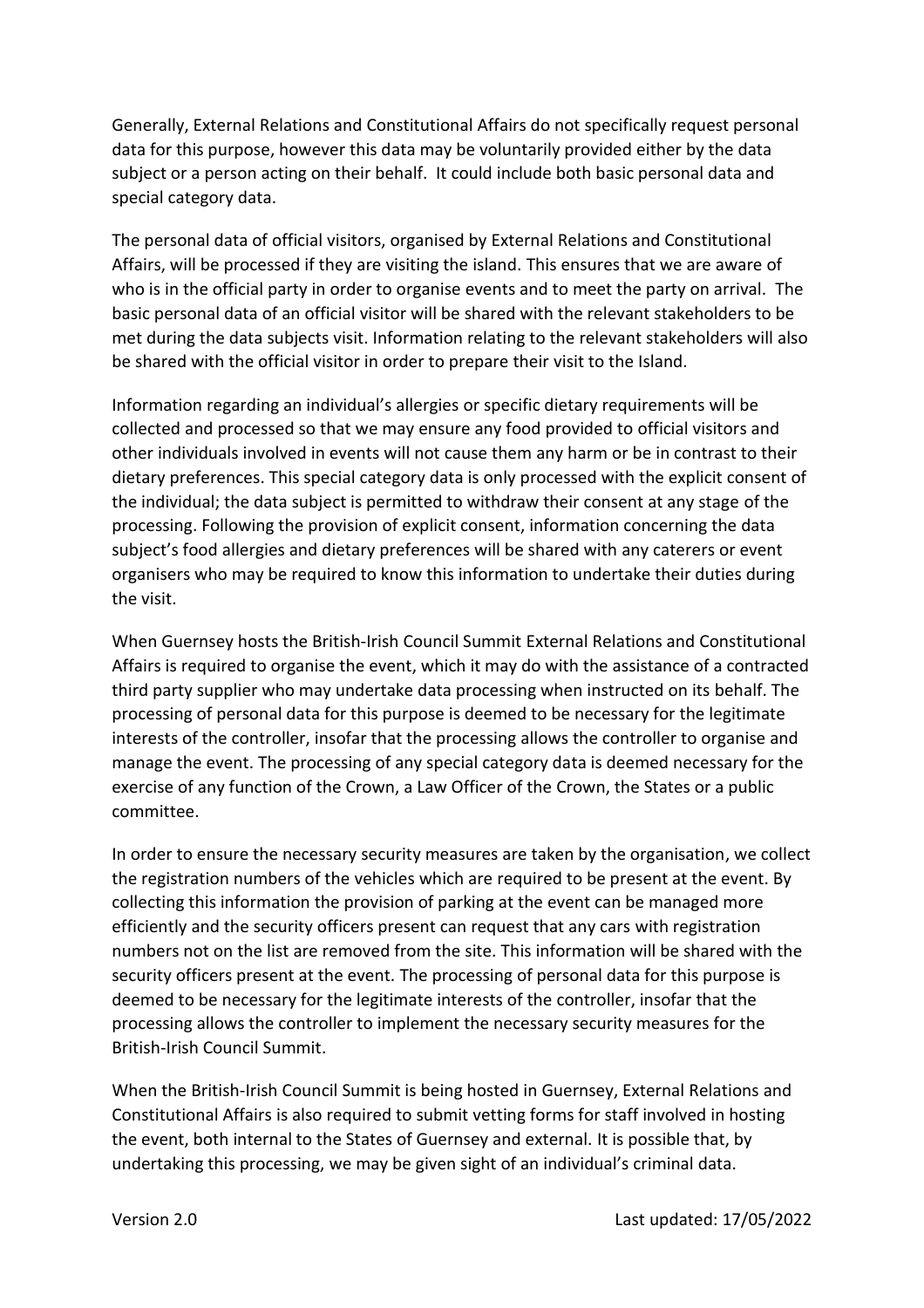In addition to the specific examples for the British-Irish Council Summit listed in the previous three paragraphs, it will also be necessary to collect and process data as stated for the general visits referred to at the start of this section.

The States of Guernsey have a professional relationship with a third party supplier, Agilisys Guernsey Ltd., who provide support to and carry out maintenance on the IT infrastructure of the organisation. In order for Agilisys to carry out the function they are contracted to provide, there will be instances where they may have sight of the personal data which is collected and processed by External Relations and Constitutional Affairs. The controller will only provide Agilisys with access to personal data where there is a legitimate and lawful purpose for this access to be given in line with Schedule 2 of the Law and our internal policies and directives.

# **b. Purpose limitation**

*Personal data must not be collected except for a specific, explicit and legitimate purpose and, once collected, must not be further processed in a manner incompatible with the purpose for which it was collected.* 

The controller acknowledges its responsibility with regards to this data protection principle and therefore the controller maintains that it will not further process that personal data in a way which is incompatible to its original reason for processing as specified in section 2a, unless the controller is required to do so by law. The personal data will not be transferred to a recipient in an unauthorised jurisdiction (as per the definition within data protection law).

### **c. Minimisation**

*Personal data processed must be adequate, relevant and limited to what is necessary in relation to the purpose for which it is processed.* 

The controller maintains that it will only process the personal data which is detailed in section 2a, and will not process any further personal data that is not necessary in relation to the original reason for processing personal data as specified in section 2a, unless the controller is required to do so by law.

### **d. Accuracy***.*

*Personal data processed must be accurate, kept up-to-date (where applicable) and reasonable steps must be taken to ensure that personal data that is inaccurate is erased or corrected without delay.* 

The controller will ensure that all personal data that it holds is accurate and kept up-to-date, and any personal data that is inaccurate will be erased or corrected without delay.

### **e. Storage limitation**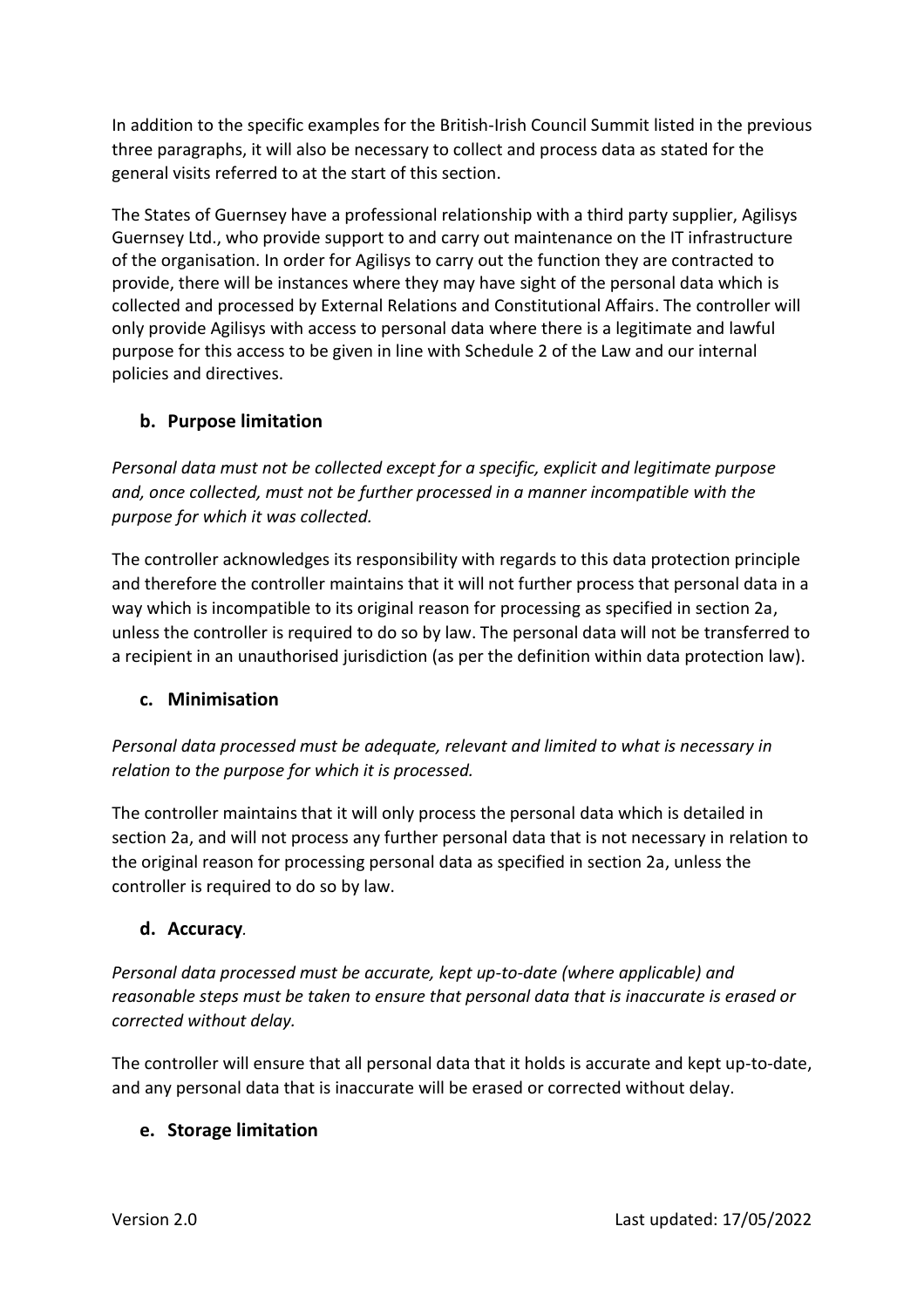*Personal data must not be kept in a form that permits identification of a data subject for any longer than is necessary for the purpose for which it is processed.*

Personal and special category data is not commonly collected by External Relations and Constitutional Affairs, but on occasions when it is, it will not be kept longer than is necessary. For example any personal data not expected to be required for anticipated future visits will be removed or deleted upon conclusion of the visit or event in question, or as soon as is practicably possible thereafter. Basic personal data will be retained by External Relations and Constitutional Affairs so that an accurate record can be maintained for any visits and events which may take place.

# **f. Integrity and confidentiality**

*Personal data must be processed in a manner that ensures its appropriate security, including protecting it against unauthorised or unlawful processing and against accidental loss, destruction or damage, using appropriate technical or organisational measures.* 

Personal data will only be held in an electronic format, most commonly via email. Electronic data is held on secure States of Guernsey servers with suitable electronic and managerial procedures in place to safeguard and secure the personal data processed by External Relations and Constitutional Affairs.

Information Access - access to electronic records is tightly controlled. Employees are vetted in a manner commensurate with the role that they are expected to undertake. Protocols are followed to ensure that employees only have access to areas and documents as required to undertake their role. Access is monitored and effectively managed.

Information Security – The controller adopts the information security standards of the States of Guernsey.

### **g. Accountability**

*The controller is responsible for, and must be able to demonstrate, compliance with the data protection principles.* 

The contact details of the controller are as follows:

#### The Policy & Resources Committee

Tel: 01481 227000

Email: policyandresources@gov.gg

The contact details for the Data Protection Officer of the Policy and Resources Committee are as follows:

#### Data Protection Officer, the Policy & Resources Committee